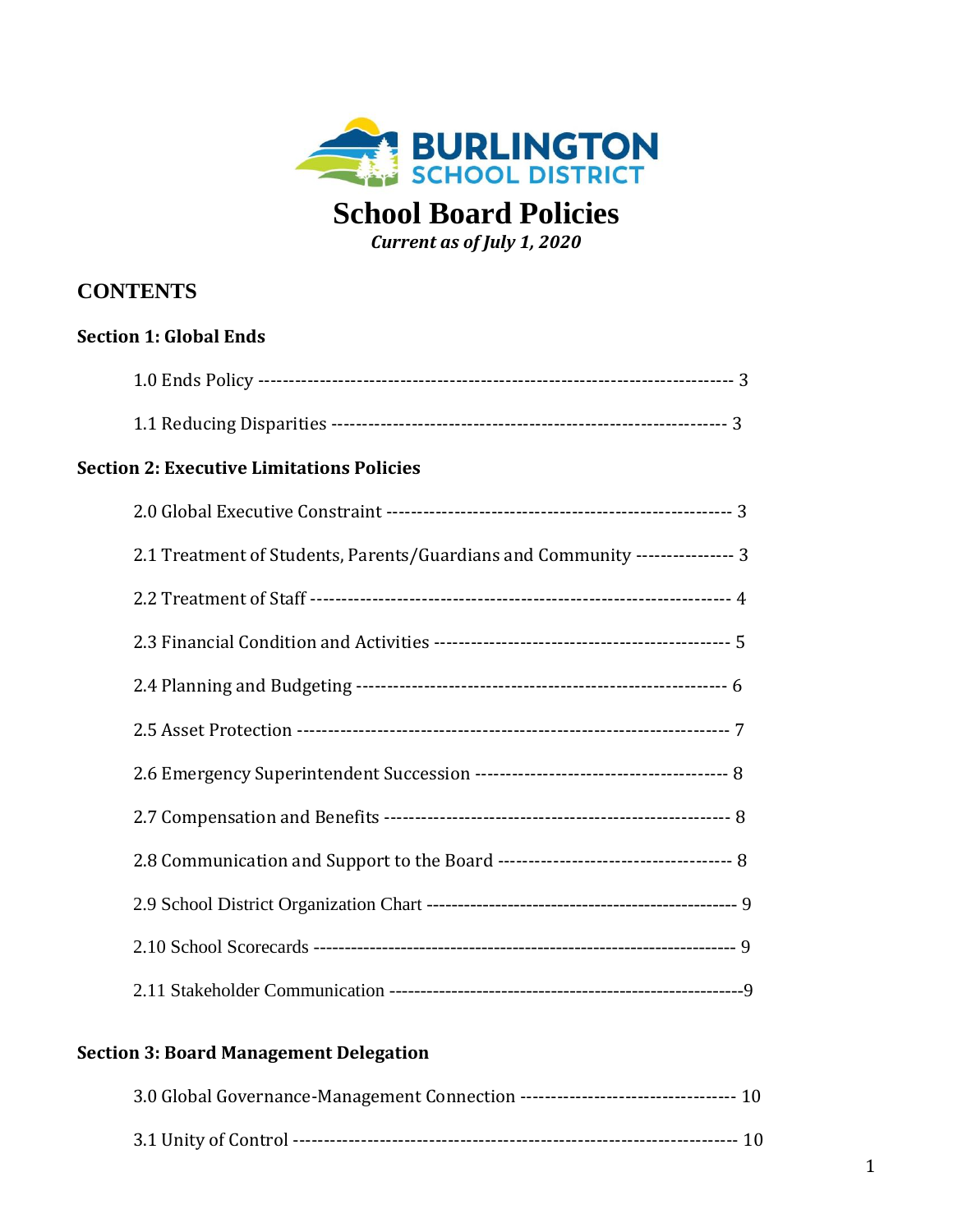| <b>Section 4: Governance Process</b> |                                                                                         |  |  |  |
|--------------------------------------|-----------------------------------------------------------------------------------------|--|--|--|
|                                      |                                                                                         |  |  |  |
|                                      |                                                                                         |  |  |  |
|                                      |                                                                                         |  |  |  |
|                                      |                                                                                         |  |  |  |
|                                      |                                                                                         |  |  |  |
|                                      |                                                                                         |  |  |  |
|                                      |                                                                                         |  |  |  |
|                                      |                                                                                         |  |  |  |
|                                      | <b>Section 5: Overarching Policies</b>                                                  |  |  |  |
|                                      | 5.1 Board's Legal Rights and Duties, Savings Clause--------------------------------- 19 |  |  |  |
|                                      |                                                                                         |  |  |  |
|                                      |                                                                                         |  |  |  |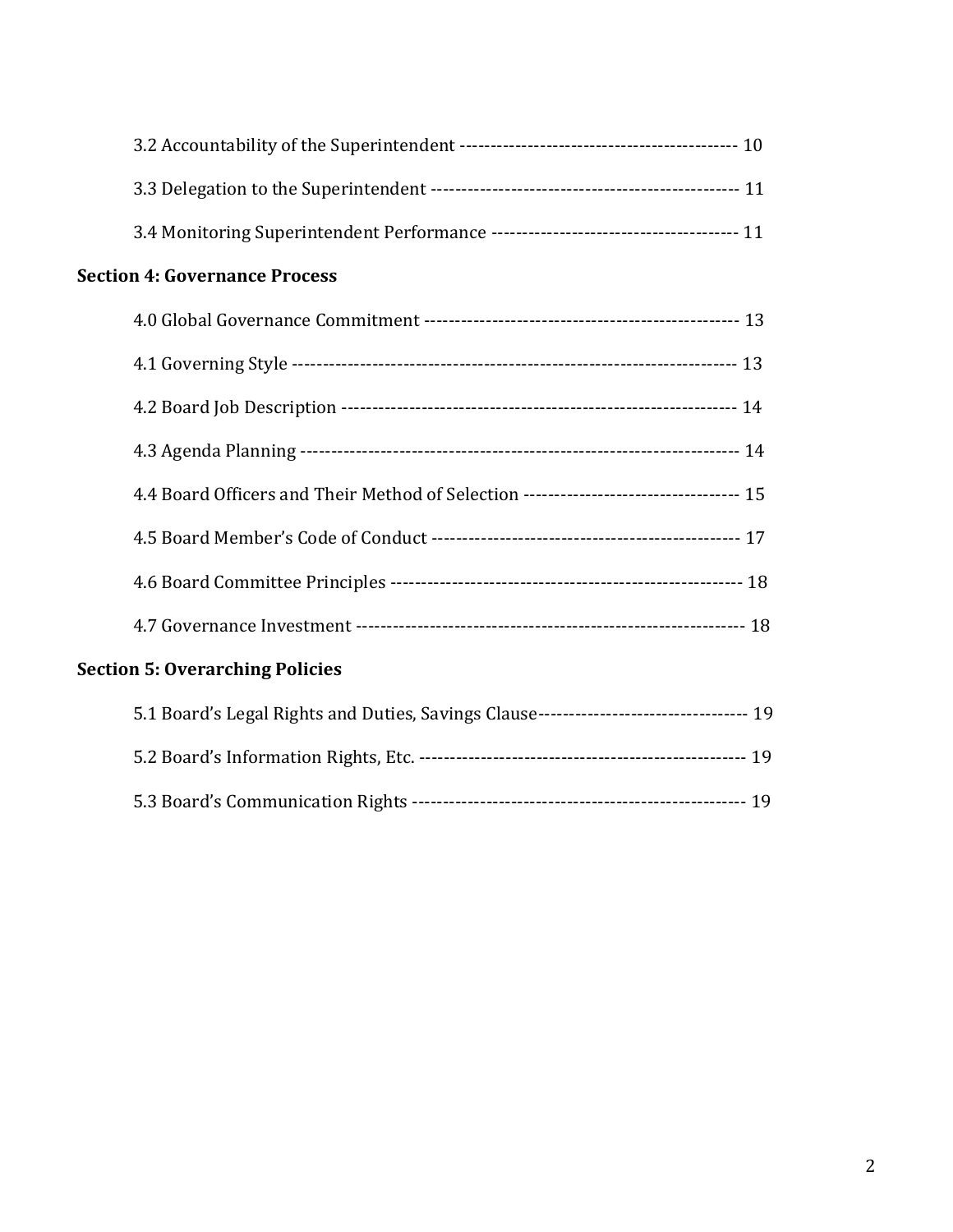# **ENDS**

#### **1.0 Global Ends**

The Burlington School District exists so that every student will graduate having achieved their highest academic, intellectual, and personal potential, and be prepared to thrive in a global community. In achieving this goal, the district will act inclusively and equitably, recognizing the diversity of our student body.

#### **1.1 Reducing Disparities**

Reducing Disparities. The difference in academic achievement between the highest achieving and lowest-achieving student groups will decrease.

# **Executive Limitations**

#### **2.0 Global Executive Constraint**

The Superintendent of the Burlington School District shall not cause or allow any practice, activity, decision, or organizational circumstance that is unlawful, unsafe, imprudent, or in violation of commonly accepted educational and professional ethics and practices.

#### **2.1. Treatment of Students and Parents/Guardians**

With respect to interactions with students and parents/guardians of the Burlington School District or those applying to be students or parents/guardians, the Superintendent shall not cause or allow conditions, procedures, or decisions that are untimely, unclear, or unnecessarily intrusive.

Further, without limiting the scope of the foregoing by this enumeration, the Superintendent of the Burlington School District shall not:

- 1. Elicit information for which there is no clear necessity.
- 2. Use methods of collecting, reviewing, transmitting, or storing student/family information that fail to protect against improper access to the material elicited.
- 3. Fail to operate facilities with appropriate accessibility and privacy.
- 4. Fail to establish with students and parents/guardians a clear understanding of what may be expected and what may not be expected from the services offered.
- 5. Fail to inform students and parents/guardians of this policy or to provide a way to be heard for persons who believe they have not been accorded a reasonable interpretation of their protections under this policy.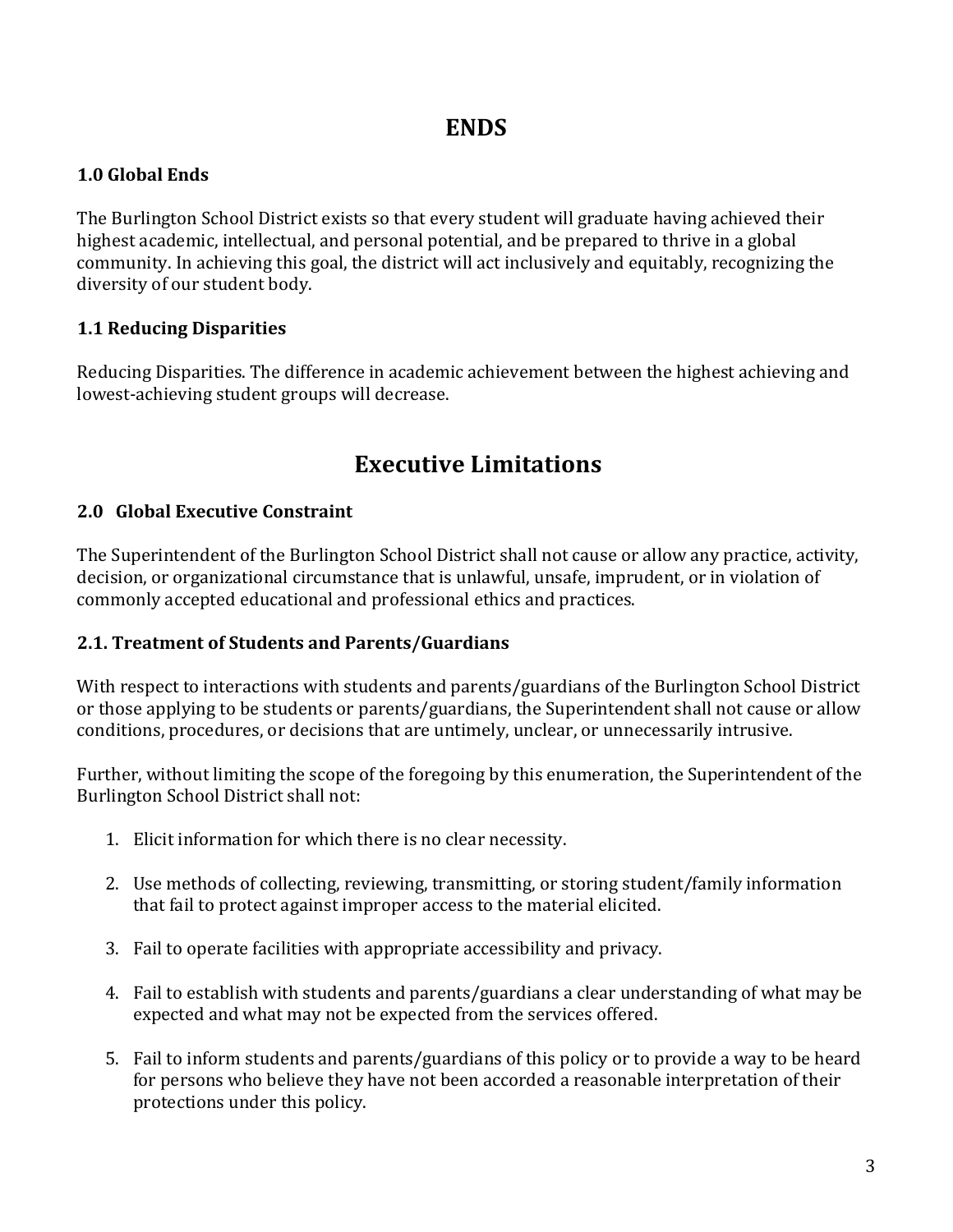- 6. Fail to implement restorative practices for addressing social/behavioral issues
- 7. The Superintendent shall not cause or allow disparities in suspension rates between different groups.

#### **Policy Title: 2.2. Hiring and Treatment of Staff**

(a) With respect to the treatment of paid staff the Superintendent shall not:

- 1. Operate without written personnel rules that (a) clarify rules for staff, (b) provide for effective handling of grievances, and (c) protect against wrongful conditions.
- 2. Discriminate against any staff member for non-disruptive expression of dissent.
- 3. Fail to acquaint staff with the Superintendent's interpretation of their protections under this policy.
- 4. Allow staff to be unprepared for emergency situations
- 5. Cause or allow the recruitment or hiring of administrators, faculty or staff outside of the district's inclusive recruitment and hiring processes designed specifically to increase and ensure a culturally proficient and diverse work force in the District.

(b) The Superintendent shall not fail to develop, maintain, and utilize written, objective recruitment, hiring and retention systems and procedures for each category of employee in the school district, which systems and procedures shall be made available upon request. Such systems and procedures shall not fail to include a detailed and authentic stakeholder engagement process relating to hiring district employees, which engagement process shall be appropriate with respect to the type of employee to be hired. (Added 11/13/18)

(b-1) When possible, when hiring a magnet school administrator, magnet coach, or teacher for a magnet school, the Superintendent shall not fail to:

- 1. Attract candidates with a background in the magnet program for which they are applying.
- 2. State the mission of the magnet school in the advertised job description.
- 3. Increase the candidate pool by:
	- a. Leveraging community partners to publicize the position
	- b. Advertising on career sites related to the program of the magnet school; and
	- c. Appointing a hiring team that includes appropriate representation
		- i. For a magnet school principal, the hiring team shall not fail to include the magnet coach, a member of the faculty's leadership committee, and additional teacher from the building, a member of the building's PTO executive committee, and a representative from a community partner.
		- ii. For a magnet school coach, the hiring team shall not fail to include the school's principal, the departing magnet coach (if feasible), a member of the faculty's leadership committee, an additional teacher from the building, a member of the building's PTO executive committee, and a representative from a community partner.
		- iii. For a magnet teacher, the hiring team shall not fail to include the school's principal, the magnet coach, and a teacher from the building.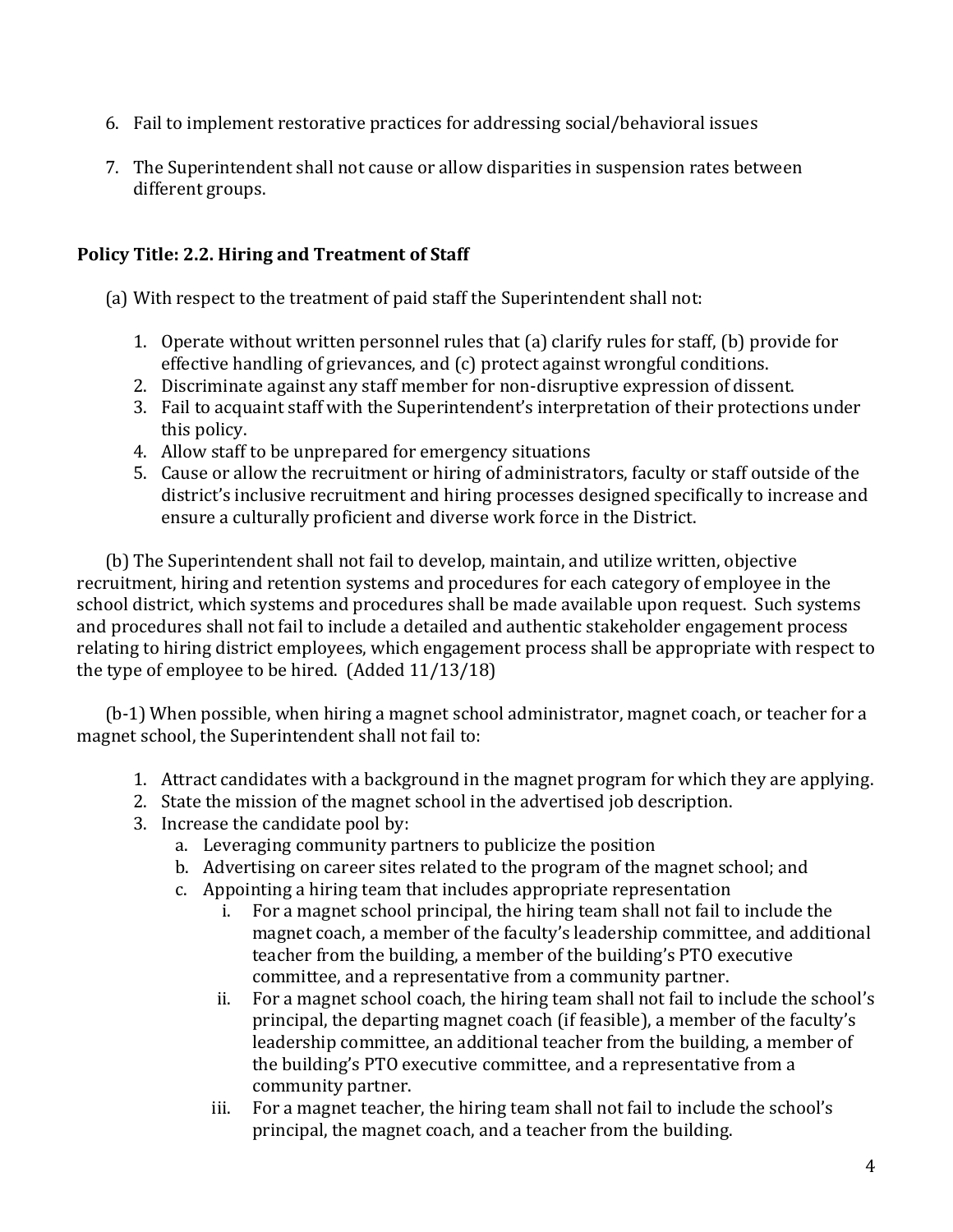d. For purposes of this subsection 3, "community partners" shall mean organizations, institutions or companies that are currently providing programs and/or support to the school.

#### (Added 8/20/19)

(c) Superintendent shall not recommend the hiring of a permanent or interim building leader, assistant building leader, district senior director or district director to the Board without providing the following information in written format to the Board a minimum of five (5) business days prior to seeking the Board's approval of the hire:

- 1. The posted job description/specification.
- 2. Resume or CV of the recommended hire.
- 3. Summary of the candidate pool.
- 4. Listing of the candidates who made the final round of consideration and a summary of each candidate.
- 5. Listing of who interviewed the candidates.
- 6. Rational for the selection of the recommended hire.
- 7. Any other information that is pertinent to the Board's deliberation or decision to approve the hire.
- 8. The communication plan for after the hiring is finalized.

(Added 11/13/18)

(d) The Superintendent shall not (except with prior Board approval):

a. Hire a permanent or interim building leader or assistant building leader without involving staff from the building or program and parents/guardians of students currently in the school/program in the vetting and interviewing process.

b. Fail to gain the best candidates due to lack of timely internal and external publication and posting of open positions.

c. Fail to appropriately communicate to staff, students, and families on hiring of building leaders and assistant building leaders, both interim and permanent. (Added 12/11/18)

#### **Policy Title: 2.3. Financial Condition and Activities**

With respect to the actual, ongoing financial condition and activities, the Superintendent shall not cause or allow the development of financial jeopardy or material deviation of actual expenditures from Board priorities established in Ends policies.

Further, without limiting the scope of the foregoing by this enumeration, the Superintendent shall not:

1. Expend more funds than have been budgeted.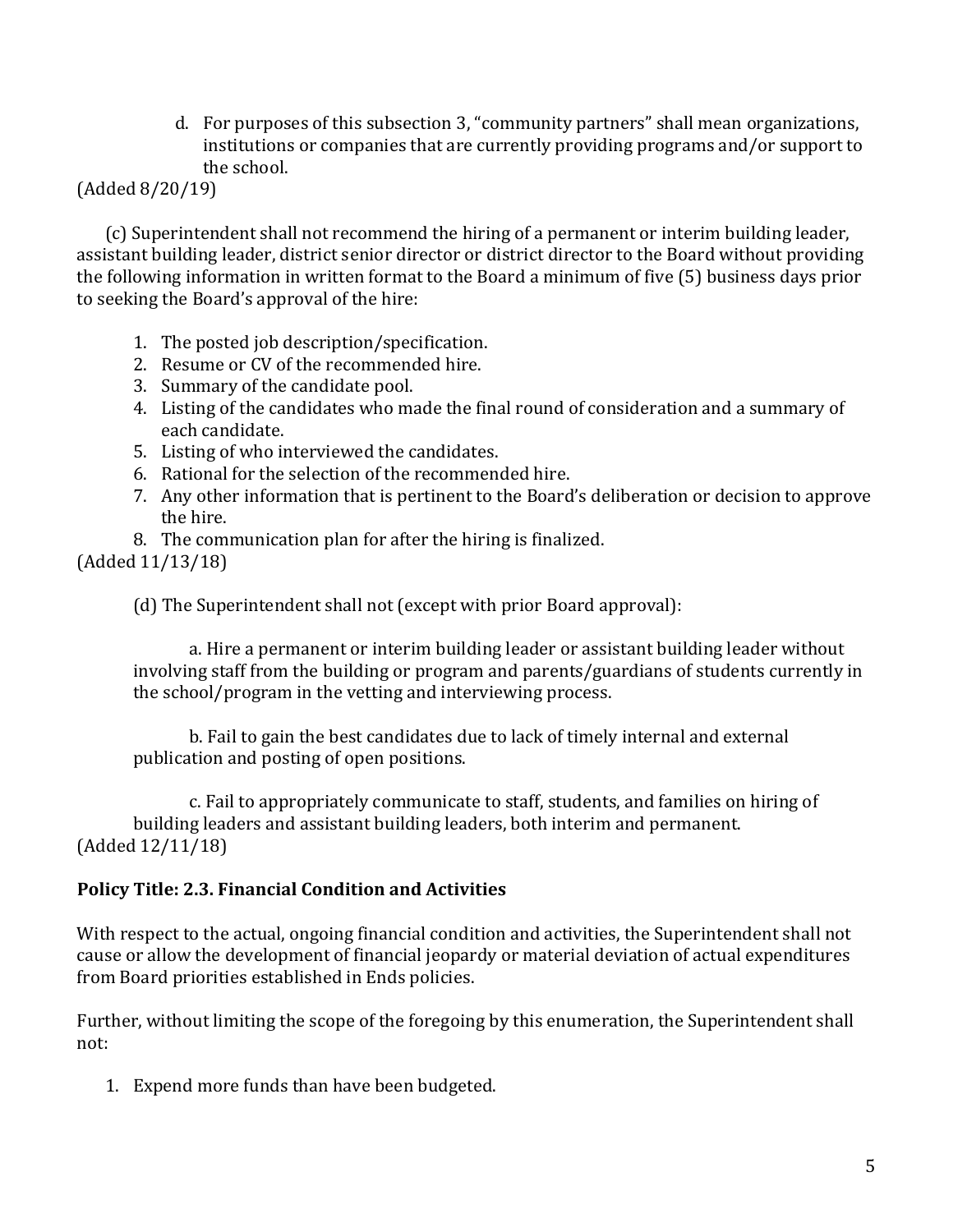- 2. Incur debt in an amount greater than can be repaid by certain otherwise unencumbered revenues within sixty days.
- 3. Use any long-term reserves.
- 4**.** Conduct interfund shifting in amounts greater than can be restored to a condition of discrete fund balances by certain otherwise unencumbered revenues within thirty days.
- 5. Allow payroll and debts to be settled in an untimely manner.
- 6. Allow tax payments or other government-ordered payments or filings to be overdue or inaccurately filed.
- 7. Spend any surplus revenues.
- 8. Make a single unbudgeted purchase or commitment of greater than \$25,000. Splitting orders to avoid this limit is not acceptable.
- 9. Allow receivables to be unpursued after a reasonable grace period.

# **Policy Title: 2.4. Planning and Budgeting**

(a) The Superintendent must not operate without multi-year strategic plans and annual budgets that address intentional and improved Ends accomplishment along with avoidance of fiscal jeopardy.

The Superintendent must not create plans or budgets that:

- 1. Risk incurring those situations or conditions described as unacceptable in the Board policy "Financial Condition and Activities (2.3)."
- 2. Omit credible projection of revenues and expenses, separation of capital and operational items, cash flow, and disclosure of planning assumptions.
- 3. Provide less for Board prerogatives during the year than is set forth in the Governance Investment Policy.
- 4. Fail to inform the Board and the public through the Burlington School District's Annual Report the impact of the proposed budget on district programs and staff employment. (added Feb 12, 2019)
- 5. Fail to provide the public in the District's annual report a comparative line item budget of revenues and expenditures over several years. (added Feb 12, 2019)
- 6. Full to inform the public in the District's Annual Report the achievement of our students on state required academic tests. (added Feb 12, 2019)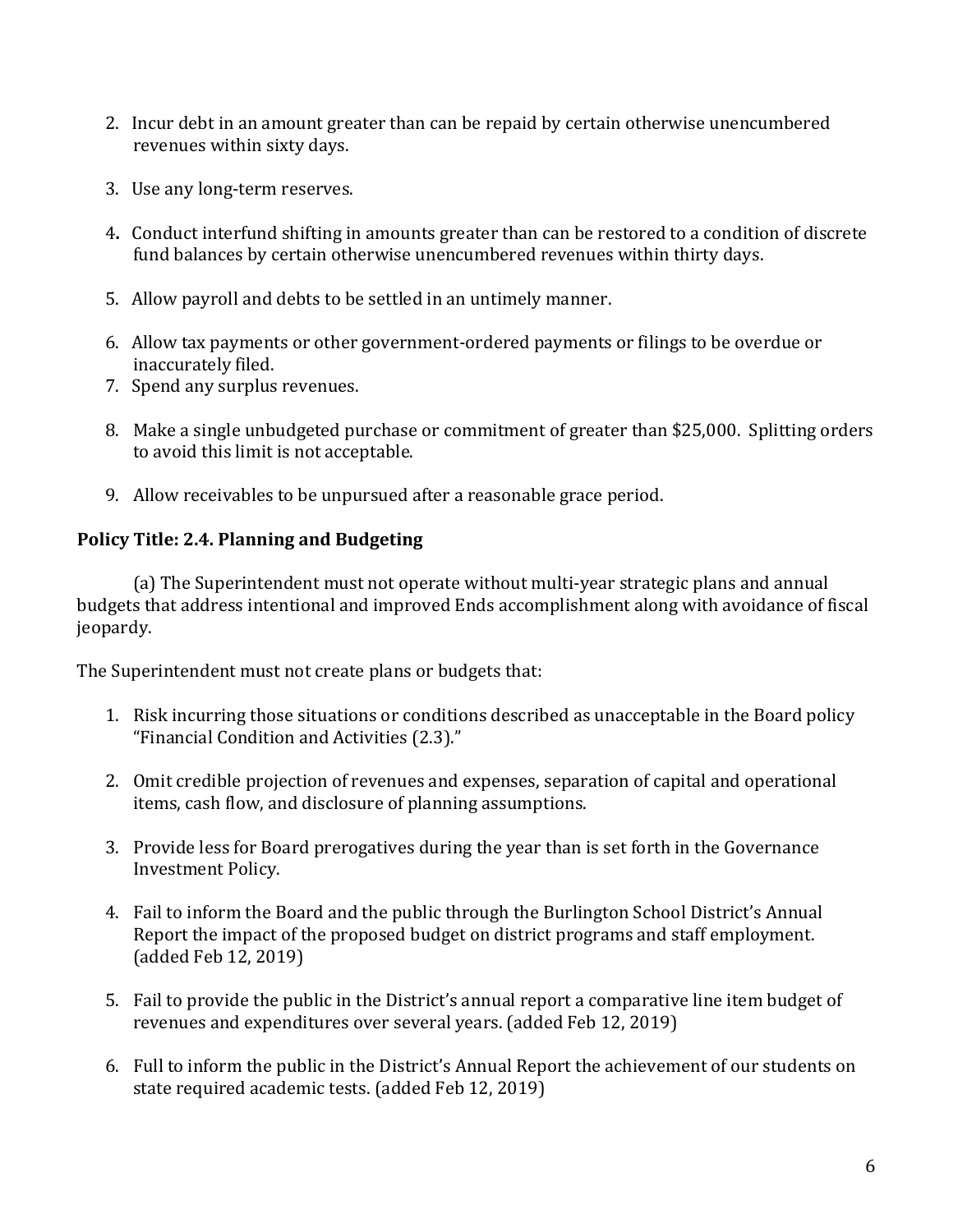(b) The Superintendent of the Burlington School District shall not fail to regularly and timely

- 1. disclose and educate the Board on the current budget (including providing regular and timely 'budget-to-actual' reports),
- 2. provide with Board with actual financials as compared to previously budgeted amounts for any concluded fiscal year, and
- 3. provide the Board on an ongoing basis during budget planning season (October to January) with as much detailed budget information as reasonably practicable to enable the Board:
	- i. to fully and authentically understand the budget, its categories, and details and
	- ii. to identify trends over time and
	- iii. to make fully informed decisions regarding a proposed or recommended budget or budget options.

(Added 11/13/2018)

# **Policy Title: 2.5. Asset Protection**

The Superintendent shall not cause or allow district assets to be unprotected, inadequately maintained, or unnecessarily risked.

Further, without limiting the scope of the foregoing by this enumeration, the Superintendent shall not:

- 1. Allow Board members, staff and the District itself to be inadequately insured against theft and casualty losses and liability.
- 2. Allow un-bonded personnel access to material amounts of funds.
- 3. Subject facilities and equipment to improper wear and tear or insufficient maintenance.
- 4. Unnecessarily expose the District, its Board, or its staff to claims of liability.
- 5. Allow information and files to be exposed to loss or significant damage.
- 6. Allow for practices that do not comply with Generally Accepted Accounting Principles.
- 7. Compromise the independence of the Board's audit or other external monitoring or advice.
- 8. Endanger the District's public image, its credibility, or its ability to accomplish Ends.
- 9. Close any buildings as public schools.
- 10. Deviate from Burlington Investment Procedures or expose any Burlington School District endowments to unnecessary financial risk.
- 11. Initiate any legal action on behalf of the Board without express, written Board approval. (Added 11/13/2018)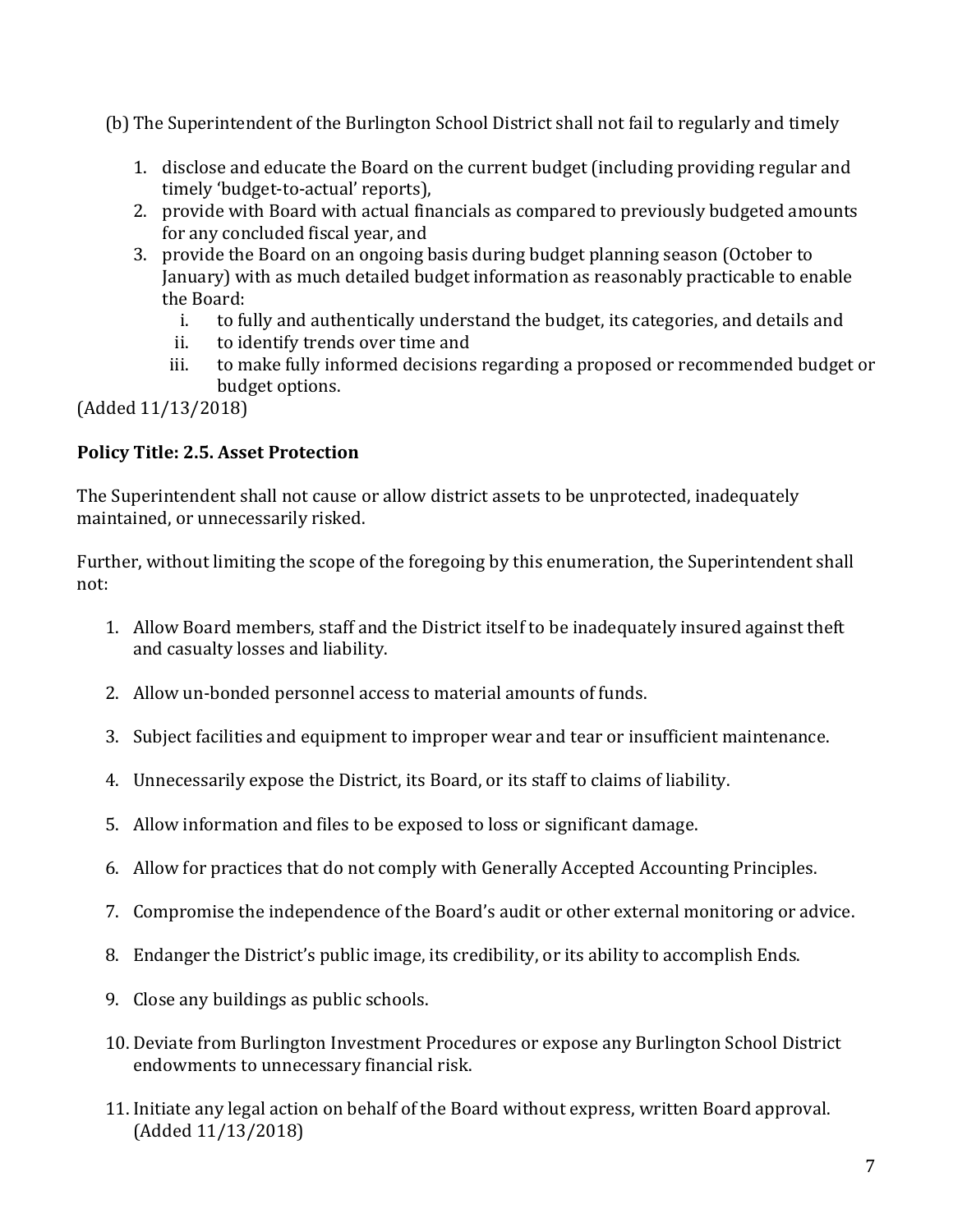### **Policy Title: 2.6. Emergency Superintendent Succession**

To protect the Burlington School District from loss of Superintendent services, the Superintendent shall not permit there to be fewer than two other executives sufficiently familiar with the Burlington School Board and Superintendent issues and processes to enable either or both in combination to take over with reasonable proficiency as an interim successor.

#### **Policy Title: 2.7. Compensation and Benefits**

With respect to employment, compensation, and benefits to non-unionized employees, consultants, contract workers, the Superintendent shall not cause or allow jeopardy to financial integrity or to public image.

Further, without limiting the scope of the foregoing by this enumeration, the Superintendent shall not:

- 1. Change the Superintendent's own compensation and benefits.
- 2. Promise or imply permanent or guaranteed employment.
- 3. Establish or change compensation and benefits that deviate materially from the geographical or professional market for the skills employed.
- 4. Create greater obligations over a longer term than revenues can be safely projected, and in all events subject to losses in revenue.

#### **Policy Title: 2.8. Communication and Support to the Board**

The Superintendent shall not cause or allow the Board to be uninformed or unsupported in its work.

Further, without limiting the scope of the foregoing by this enumeration, the Superintendent shall not:

- 1. Neglect to submit monitoring data required by the Board (see policy 3.4 on monitoring Superintendent performance) in a timely, accurate, and understandable fashion, directly addressing the provisions of Board policies being monitored.
- 2. Allow the Board to be unaware of any actual or anticipated noncompliance with any Ends or Executive limitations policy, regardless of the Board's monitoring schedule.
- 3. Neglect to submit unbiased decision information required periodically by the Board or let the Board be unaware of relevant trends.
- 4. Allow the Board to be unaware of any significant incidental information it requires, including anticipated media coverage, threatened or pending lawsuits, and material internal and external changes.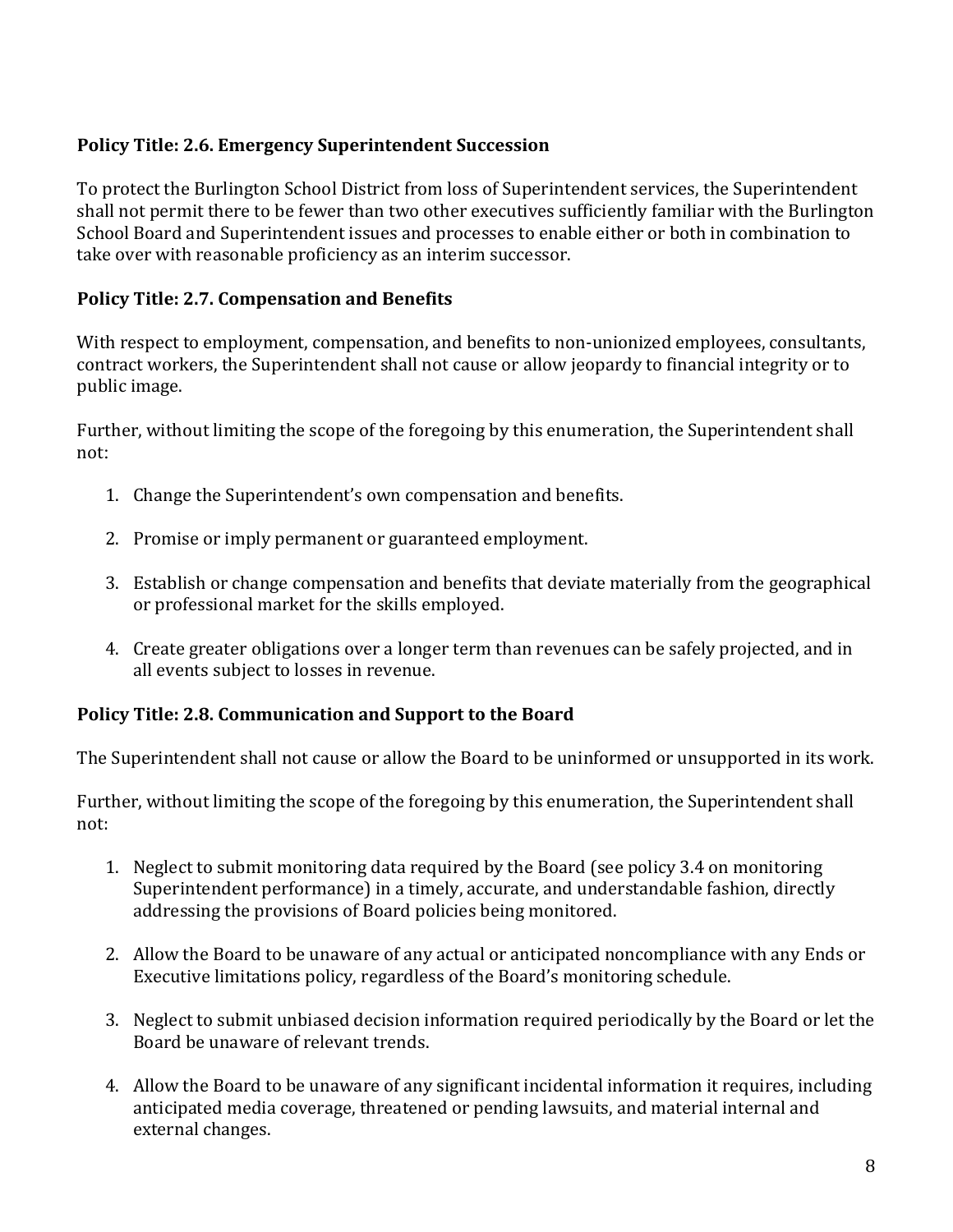- 5. Allow the Board be unaware if, in the Superintendent's opinion, the Board is not in compliance with its own policies on Governance Process and Board-Management Delegation, particularly in the case of Board behavior that is detrimental to the work relationship between the Board and the Superintendent.
- 6. Present information in unnecessarily complex or lengthy form or in a form that fails to differentiate among information of three types: monitoring, decision preparation, and incidental.
- 7. Allow the Board to be deprived of a workable mechanism for official Board, officer, or committee communications.
- 8. Deal with the Board in a way that favors or privileges certain Board members over others except when responding to officers or committees duly charged by the Board.
- 9. Allow the Board to do its work without the necessary items on its consent agenda. Necessary items are those decisions delegated to the Superintendent yet required by law, regulation or contract to be Board-approved, along with applicable monitoring information.
- 10. Allow the Board to be unaware of any significant legal, regulatory or financial matter, finding, decision, or agreement. (Added 10/15/19)

# **Policy Title: 2.9. School District Organization Chart**

The Superintendent shall not fail to create, maintain, update and make available upon request a current organization chart of the school district that clearly depicts and describes the organization structure of the Burlington School District (the central office, each school, etc.) and the relationships and relative ranks of all employees and independent contractors. (Added 11/13/18)

# **Policy Title: 2.10. School Scorecards**

The Superintendent shall not fail to develop, maintain and regularly share with the Board an objective and detailed scorecard or rubric that tracks and measures the progress and success of each of our schools in achieving our Global Ends. (Added 11/13/2018)

#### **Policy Title: 2.11. Stakeholder Communication**

The Superintendent shall not fail to take all reasonable and prudent actions with respect to nonemployee stakeholder interactions and communications that are typical for similar and highly effective organizations.

Further, without limiting the scope of the foregoing by this enumeration, the Superintendent shall not fail to: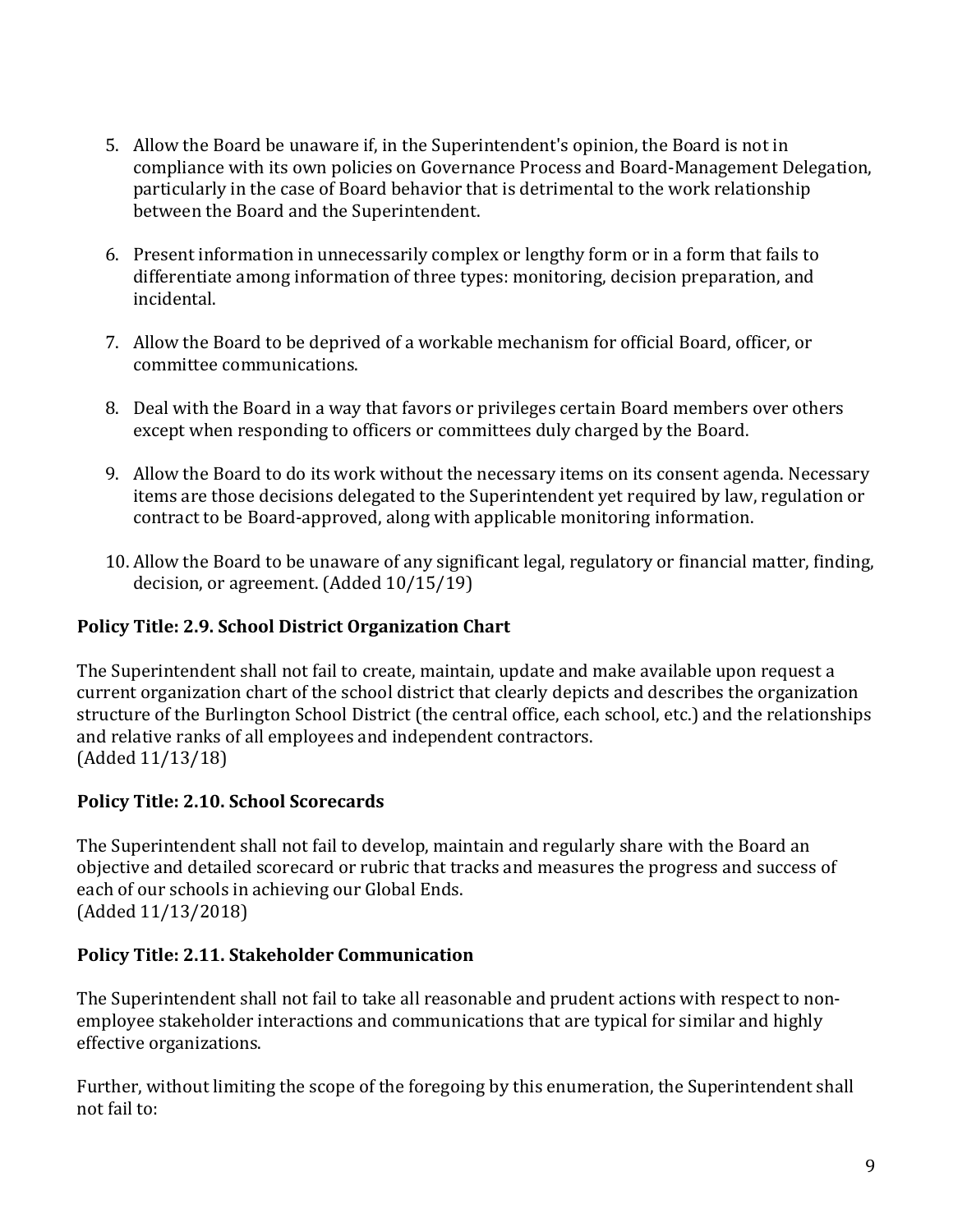- 1. keep students, families, staff, and the community informed about district matters
- 2. communicate short-term and long-term district and school strategic plans describing initiatives and programs to achieve Board ends policies
- 3. provide the public, parents, and students relevant information on student progress toward achieving the Global Ends
- 4. use multiple communication channels including, but not limited to:
	- a. phone calls directly to students and families
	- b. emails directly to students and families
	- c. school newsletters
	- d. press releases to media outlets
	- e. social media
	- f. articles and publications in traditional media
	- g. in-person meetings

(Added 4/9/2019)

# **Board Management Delegation**

#### **Policy Title: 3.0** . **Global Governance-Management Connection**

With the exception of the Board's mandatory duties as prescribed by city charter and state law, and except as necessary to carry out the Board's committee work, and except as otherwise permitted elsewhere in these policies, the Board's operational connection to the District and its conduct will be through the Superintendent.

(Amended 11/13/2018)

#### **Policy Title: 3.1. Unity of Control**

Only officially passed motions of the Board are binding on the Superintendent. Accordingly:

- 1. Decisions or instructions of individual Board members, officers, or committees are not binding on the Superintendent except in rare instances when the Board has specifically authorized such exercise of authority.
- 2. Deleted (Amended 11/13/2018)

#### **Policy Title: 3.2. Accountability of the Superintendent**

The Superintendent is the Board's only link to operational achievement and conduct, so that all authority and accountability of staff, as far as the Board is concerned, is considered the authority and accountability of the Superintendent. Accordingly:

- 1. The Board will never give instructions to persons who report directly or indirectly to the Superintendent.
- 2. (Deleted 11/13/2018)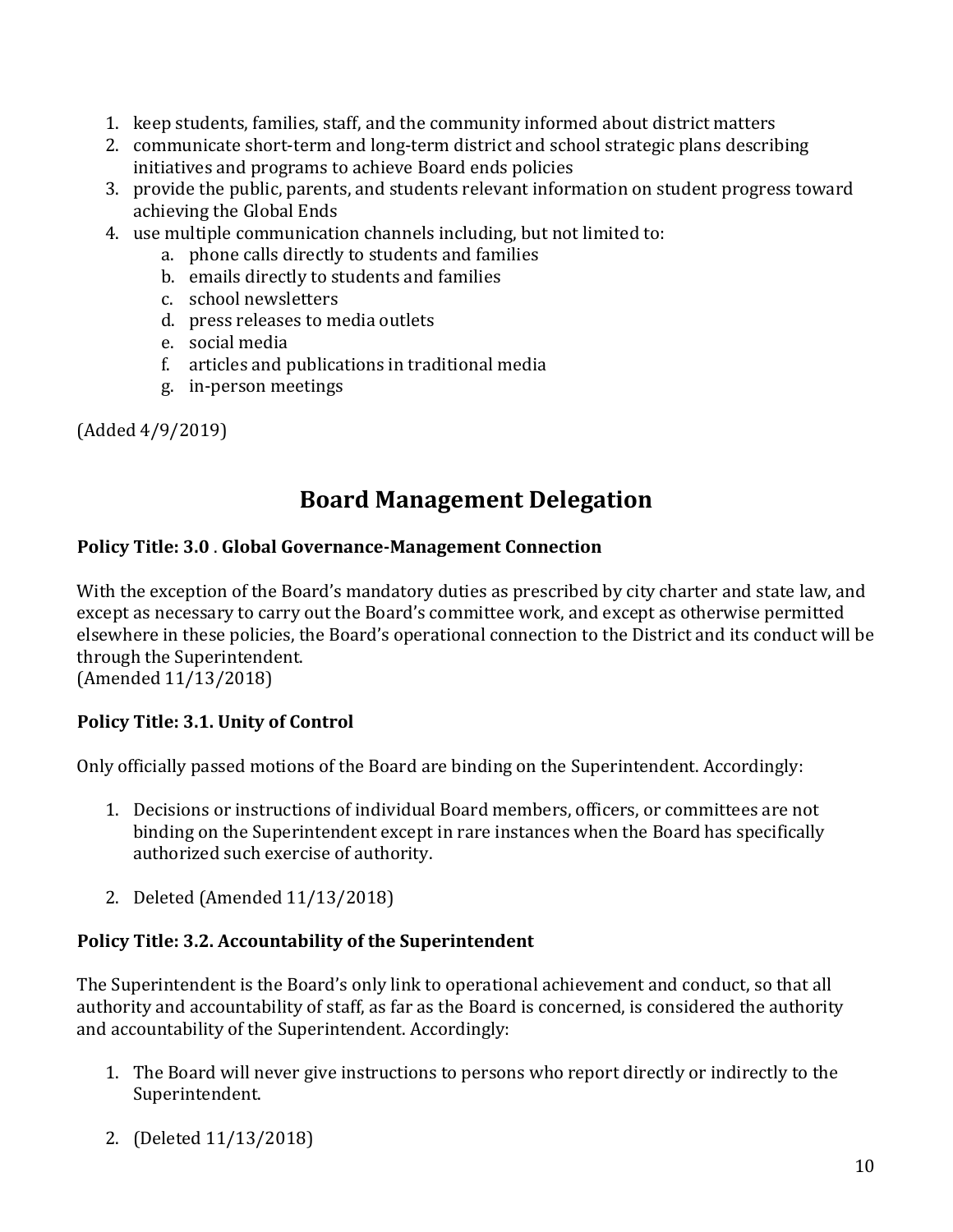3. The Board will view successful Superintendent performance as demonstrated by accomplishment of Board-stated Ends and avoidance of Board-proscribed means.

#### **Policy Title: 3.3. Delegation to the Superintendent**

(Amended 10/15/19)

The Board will instruct the Superintendent through written policies that prescribe the District's Ends to be achieved and describe situations and actions to be avoided, allowing the Superintendent to use any reasonable interpretation of these policies. Accordingly:

- 1. The Board will develop policies instructing the Superintendent to achieve specified results for specified recipients at a specified cost. These policies will be developed systematically from the broadest, most general level to more defined levels and will be called Ends policies. All issues that are not Ends issues as defined here are means issues.
- 2. The Board will develop policies that limit the latitude the Superintendent may exercise in choosing the organizational means. These policies will be developed systematically from the broadest, most general level to more defined levels, and they will be called Executive Limitations policies. The Board should avoid prescribing organizational means delegated to the Superintendent.
- 3. As long as the Superintendent uses any reasonable interpretation of the Board's Ends and Executive Limitations policies, the Superintendent is authorized to establish all further procedures, make all decisions, take all actions, establish all practices, and pursue all activities. Such decisions of the Superintendent shall have full force and authority as if decided by the Board.
- 4. The Board may change its Ends and Executive Limitations policies, thereby shifting the boundary between Board and Superintendent domains. By doing so, the Board changes the latitude of choice given to the Superintendent. (Amended 10/15/19)

# **Policy Title: 3.4. Monitoring Superintendent Performance**

(Amended 5/19/20)

Systematic and rigorous monitoring of Superintendent job performance will be solely against the expected Superintendent job outputs: District accomplishment of Board policies on Ends and District operation within the boundaries established in Board policies on Executive Limitations. A formal evaluation of the superintendent by the Board will occur annually by cumulating the regular monitoring data provided during the year and the Board's recorded acceptance or non-acceptance of the reports and identifying performance trends evidenced by that data. Accordingly:

- 1. Monitoring allows the Board to determine the degree to which Board policies are being met. Information that does not do this will not be considered to be monitoring information.
- 2. The Board will acquire monitoring information by one or more of three methods: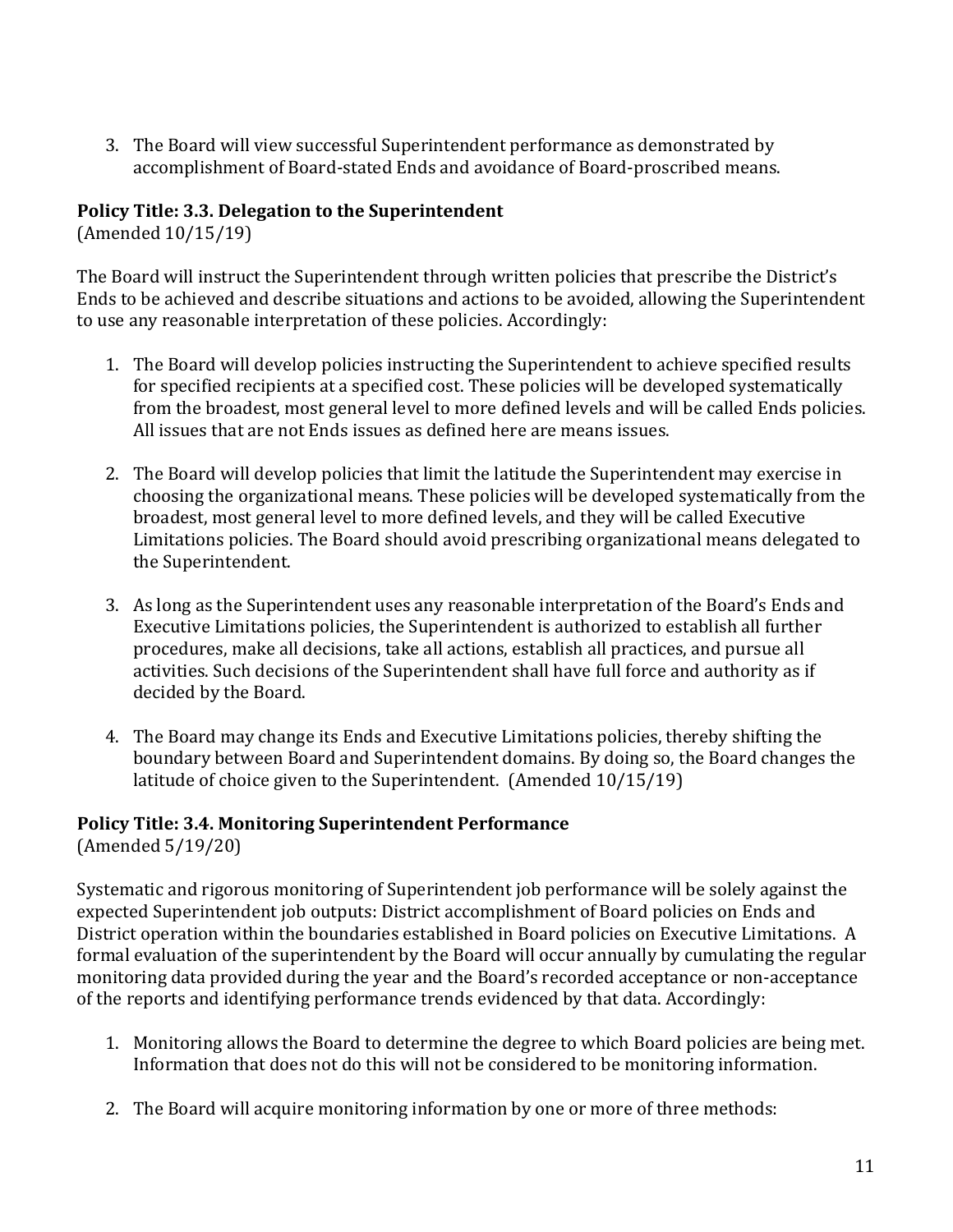- a. by internal report, in which the Superintendent explains his or her interpretation of the policy being monitored, and provides a rationale for this interpretation, metrics for its achievement, and any other compliance information to the Board;
- b. by external report, in which an external, disinterested third party selected by the Board assesses compliance with Board policies; or
- c. by direct Board inspection, in which a designated member or members of the Board assess compliance with the appropriate policy criteria.
- 3. For every internal report:
	- a. The Board will judge: (a) the reasonableness of the Superintendent's interpretation and (b) whether data demonstrate accomplishment of the interpretation.
	- b. The standard for compliance shall be any reasonable Superintendent interpretation of the Board policy being monitored. The Board is the final arbiter of reasonableness but will always judge with a "reasonable person" test rather than with interpretations favored by Board members or by the Board as a whole.
- 4. For every report, the Board will deliberate and decide on one of the following courses of action:
	- a. Approve the monitoring report as submitted as evidence that the Superintendent is in compliance with the associated policy.
	- b. Declare the Superintendent as partially in compliance with the associated policy. The Board may direct the Superintendent to come into compliance.
	- c. Declare the Superintendent as not in compliance with the associated policy. The Board may direct the Superintendent to come into compliance.
	- d. For internal reports, the Board may request that the Superintendent update the report and resubmit it at a future time for the board's review.
- 5. All policies that instruct the Superintendent will be monitored at a frequency and by a method chosen by the Board. The Board can monitor any policy at any time by any method but will ordinarily depend on a routine annual schedule.
- 6. Nothing in these policies shall preclude the Board from setting district priorities and Superintendent goals, from time to time, ideally not less frequently than annually. Such priorities and goals should be set in such as a way as to be measurable, to the extent reasonably practical under the circumstances. (Added 11/13/18)

In addition to the methods of monitoring Superintendent job performance outlined in Policy 3.4(1)-(5), the Board also may monitor Superintendent job performance by determining the degree to which the Superintendent has achieved the Board's district priorities and Superintendent's goals, measured over a reasonable amount of time. (Added 11/13/18)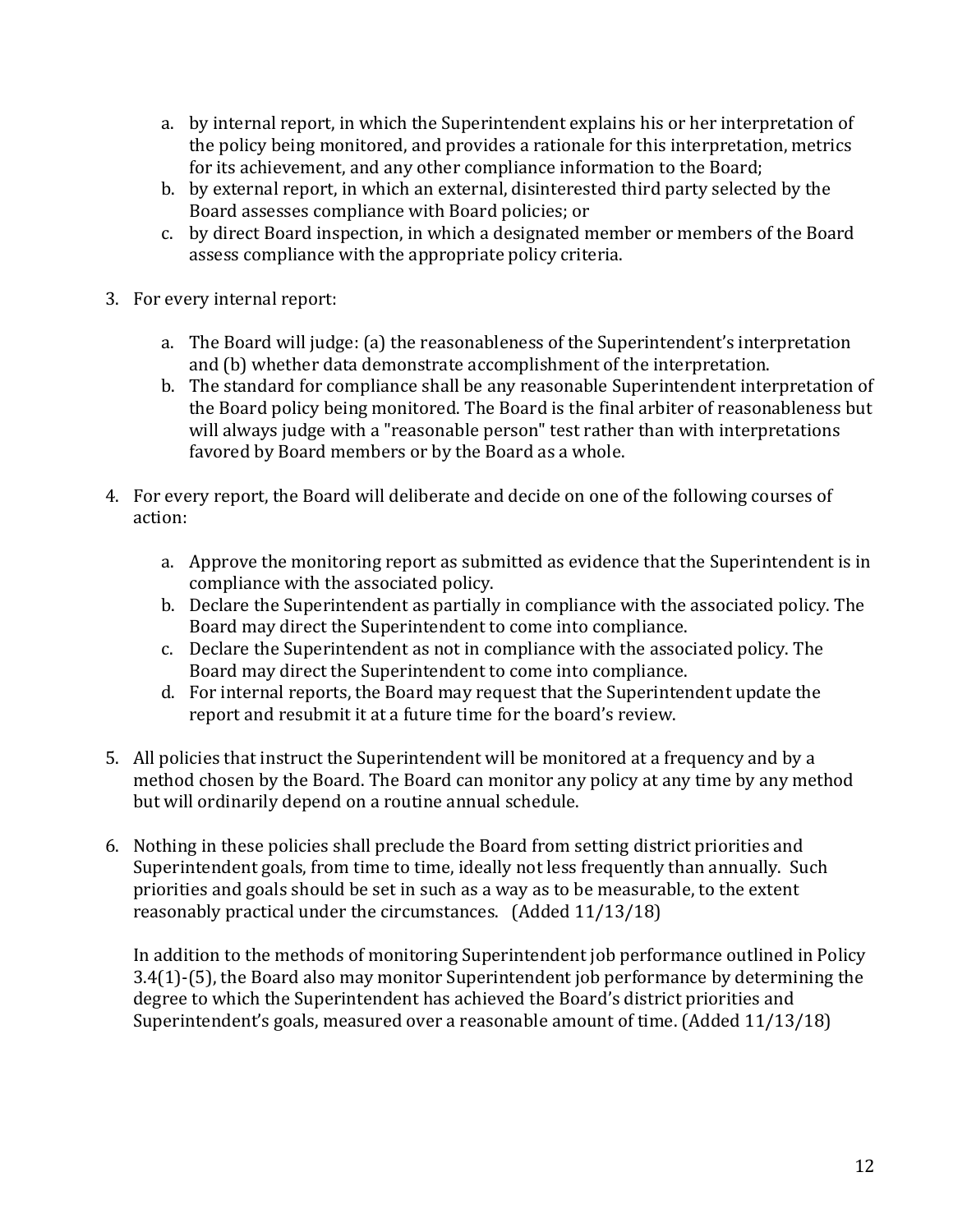# **Governance Process**

#### **Policy Title: 4.0. Global Governance Commitment**

The purpose of the Board, on behalf of Burlington, is to see to it the Burlington School District (a) achieves appropriate results for students at an appropriate cost (as specified in Board Ends policies) and (b) avoids unacceptable actions and situations (as prohibited in Board Executive Limitations policies).

#### **Policy Title: 4.1 Governing Style**

The Board will govern lawfully, observing the principles of the Policy Governance model, with an emphasis on (a) outward vision rather than an internal preoccupation, (b) encouragement of diversity in viewpoints, (c) strategic leadership more than administrative detail, (d) clear distinction of Board and superintendent roles, (e) collective rather than individual decisions, (f) future rather than past or present, and (g) proactivity rather than reactivity. Accordingly:

- 1. The Board will cultivate a sense of group responsibility. The Board, not the staff, will be responsible for excellence in governing. The Board will be the initiator of policy, not merely a reactor to staff initiatives. The Board will not use the expertise of individual members to substitute for the judgment of the Board, although the expertise of individual members may be used to enhance the understanding of the Board as a body.
- 2. The Board will direct, control, and inspire the District through the careful establishment of broad written policies reflecting the Board's values and perspectives. The Board's major policy focus will be on the intended long-term Ends, not on the administrative or programmatic means of attaining those Ends. Board values will be drawn from the diverse values of the community informed by sources both internal and external to the District.
- 3. The Board will enforce upon itself whatever discipline is needed to govern with excellence. Discipline will apply to matters such as attendance, preparation for meetings, policymaking principles, respect for the distinction between its role and that of the Superintendent, and ongoing improvement of Board governance processes. Although the Board can change its Governance Process policies at any time, it will scrupulously observe those currently in force.
- 4. Continual Board development will include orientation of new Board members in the Board's Governance Process and periodic Board discussion of process improvement.
- 5. The Board will allow no officer, individual, or committee of the Board to hinder or serve as an excuse for not fulfilling group obligations.
- 6. The Board will monitor and discuss the Board's process and performance on a regular basis, but not less than quarterly. Self-monitoring will include comparison of Board activity and discipline to policies in the Governance Process and Board-Management Delegation categories.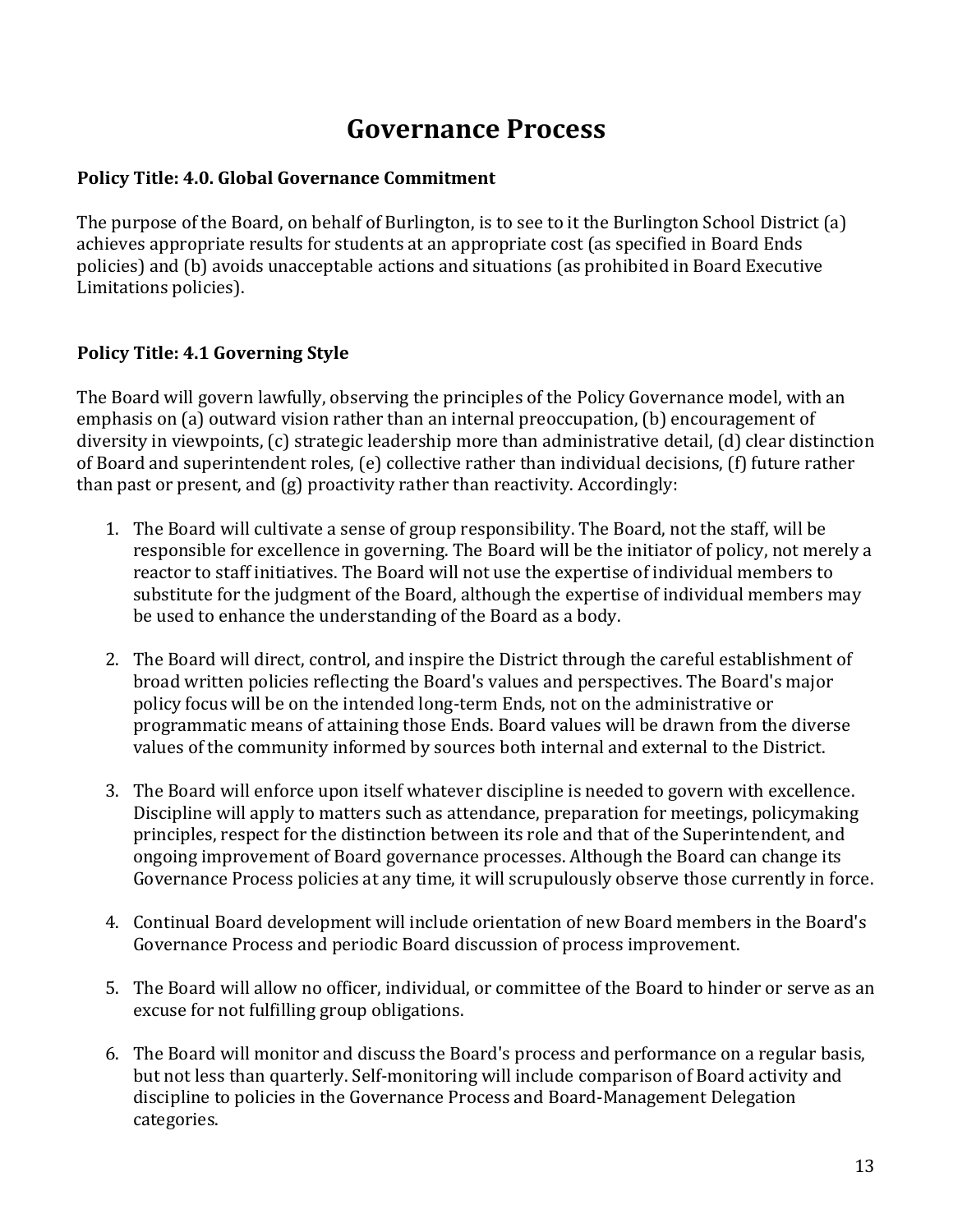### **Policy Title: 4.2. Board Job Description**

Specific job products of the Board, as an informed agent of the ownership, are those that ensure appropriate District performance. The Board has direct responsibility to:

- 1. Hire, negotiate a contract with, set compensation for, and evaluate the Superintendent.
- 2. Create and maintain the linkage between the community and the District Administration to represent the informed voice of the community. This linkage will include:
	- a. Seeking input regarding community values on issues of Ends and ethics.
	- b. Educating the community on issues impacting the district.
	- c. Reporting to the community on district performance.
	- d. Ensuring the community and other stakeholders who bring non-Board issues to the Board are courteously and respectfully referred to the appropriate process for getting their issue addressed by the District.
- 3. Create and maintain written governing policies that realistically address the broadest levels of all Board and District decisions and situations.
	- a. Ends: District outcomes, impacts, benefits, recipients, and their relative worth (what good for which recipients at what cost).
	- b. Executive limitations: constraints on executive authority that establish the boundaries within which all executive activity and decisions must take place.
	- c. Governance process: specification of how the Board conceives, carries out, and monitors its own task.
	- d. Board-management delegation: how power is delegated and its proper use; the Superintendent's role, authority, and accountability.
- 4. Be familiar with all required policies in effect.
- 5. In addition, the Board's job description includes the exercise of all the Board's statutory rights, duties and obligations as required or allowed by city charter and state law. (Added 11/13/2018)

#### **Policy Title: 4.3. Board Meetings**

(Substantially amended 10/15/19)

The Board will follow a strategic work plan and annual agenda and will use practices to ensure meetings are efficient and fair.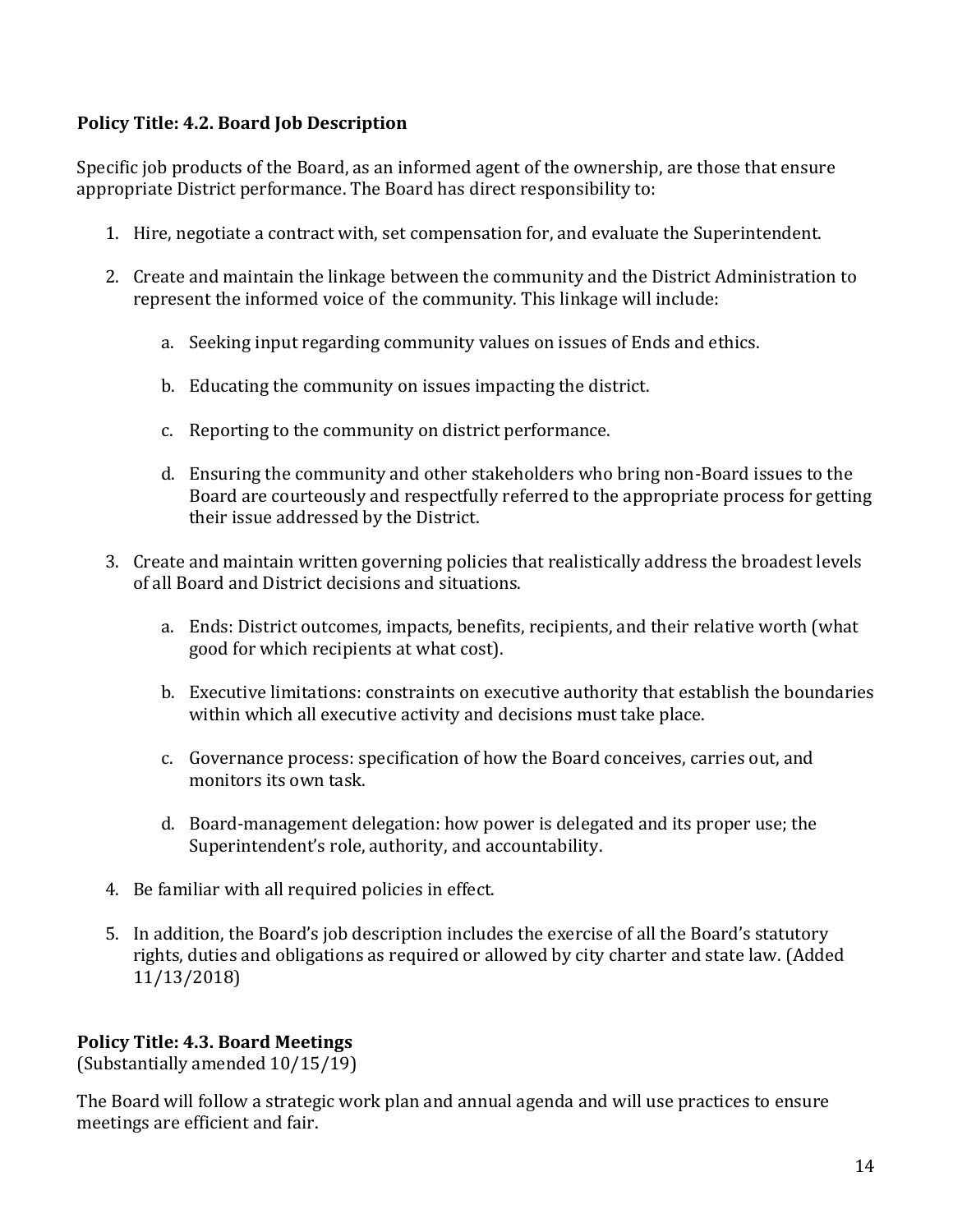- 1. The Board will create, and modify as necessary, an annual calendar that includes
	- a. tasks and events related to its workplan
	- b. a Board training schedule
	- c. a monitoring schedule (which will ordinarily include attention to all policies over the course of the year)
	- d. the Superintendent evaluation and compensation decisions as outlined in our Board-Management Delegation policies
- 2. Board meeting agendas.
	- a. The Board Chair is responsible for scheduling Board meetings, setting the meeting agenda, and ensuring that the meeting is warned, in consultation with the Vice Chair, Clerk, Superintendent and other Board members as appropriate.
	- b. Commissioners who wish to add an item to the agenda for an upcoming Board meeting must make a request in writing to the Chair. The request may be sent at any time.
	- c. Meeting materials and documents should be posted five calendar days in advance of a regular meeting to allow for sufficient time for Commissioners to review them
	- d. Items may be moved out of the consent agenda section at the request of any commissioner prior to approval of the agenda. No motion or vote of the Board is required with respect to a request to move an item out of the consent agenda. When a member of the Board requests that an item be moved out of the consent agenda, the Chair shall decide where to place that item on the agenda.
	- e. Board meetings should prioritize Board deliberation and decision-making.

#### **Policy Title: 4.4. Board Officers and their method of selection**

(Substantially amended 11/13/2018) (Amended 6/9/2020)

1. To promote efficient and consistent work by the Board, the Board selects three officers: Chair, Vice-Chair and Clerk. The Chair and Vice-Chair must be members of the Board and shall be elected. The Clerk shall be elected by the Board.

- (a) These officers are selected annually during a public meeting (called the "Organizational Meeting") in early April. A Commissioner who is senior in length of continuous service and does not intend to submit their name to be considered for an office is responsible for scheduling the meeting on or after the first Monday in April, setting the agenda, calling the meeting to order, and facilitating the election of Chairperson.
- (b) Nominations will be made from the floor and seconded.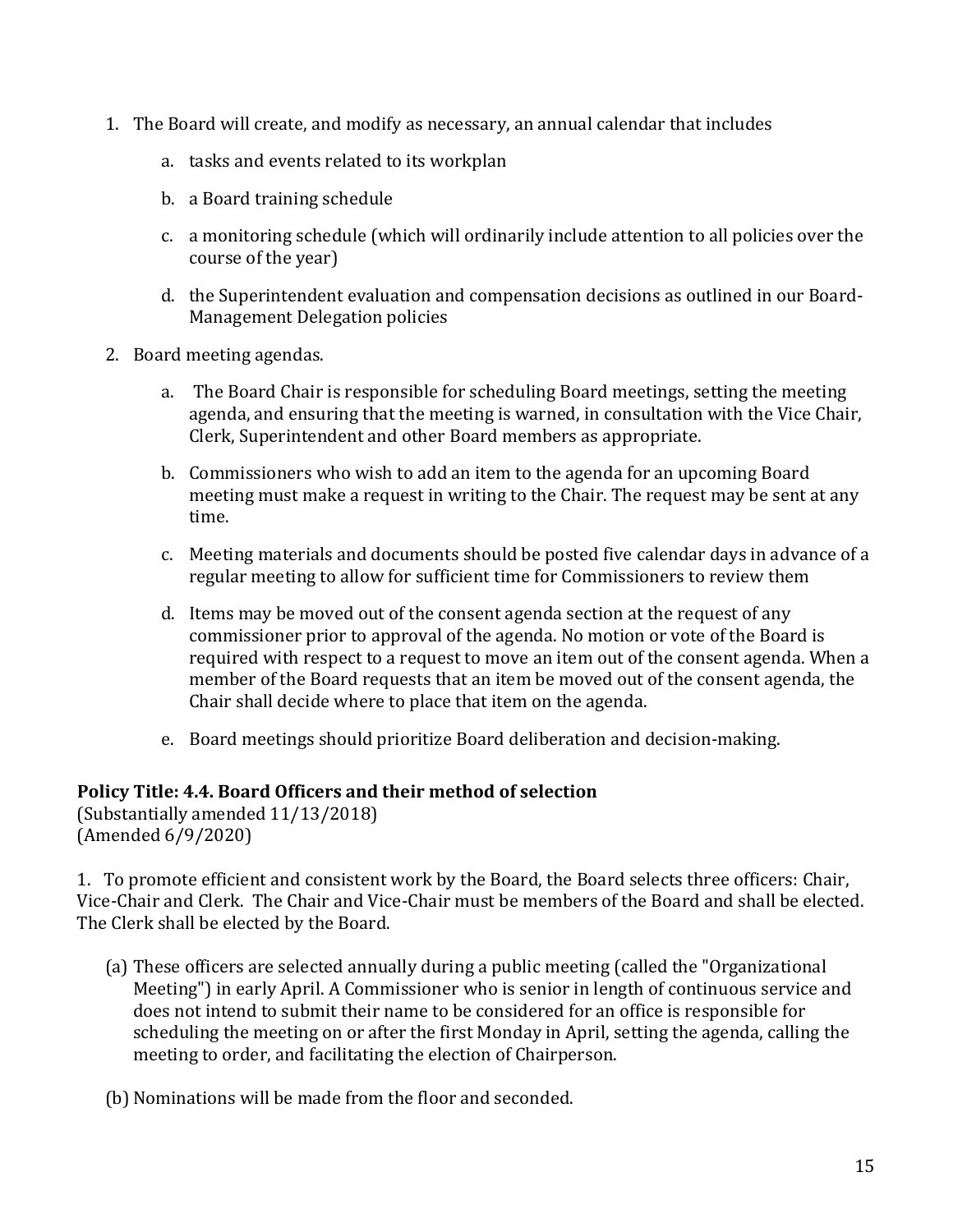- (c) Elections are by roll call. A nominee must receive a majority vote of the members present (and not abstaining) for election to office. If no nominee receives a majority vote, another round of voting is required until a majority is achieved.
- (d) The order of business will be:
	- i. Call meeting to order
	- ii. Oath of Office by elected commissioners
	- iii. Approval of the agenda
	- iv. Election of the Chair, who immediately takes office and chairs the reminder of the meeting
	- v. Election of the Vice Chair
	- vi. Election of the Clerk
	- vii. Other business
- (e) Deleted.
- (f) Deleted.
- (g) Deleted.
- (h) Deleted.
- (i) Should any office become vacant between organizational meetings, at the next scheduled Board meeting, the Board will elect via roll call a commissioner to serve in place of the vacated officer until a further vacancy of office or the next Organizational meeting
- (j) The Board may remove an officer from office by roll call vote only when not fewer than three-quarters of all sitting commissioners vote in favor of removal. If an officer is removed from office, an election will be held immediately as set forth above to fill such office.

2. **Board Chair**: The Chair, a specially empowered member of the Board, ensures the integrity of the Board's process and, secondarily, occasionally represents the Board to outside parties. Accordingly:

- (a) The assigned result of the Chair's job is that the Board behaves consistently with its own rules and those legitimately imposed on it from outside the District by charter, statute or regulation. Ii) The Chair will ensure that the Board fulfills its obligations and work to improve the Board's performance.
- (b) The Chair may represent the Board to outside parties in announcing Board-stated positions and in stating chair decisions and interpretations within the area delegated to her or him and report such activity at the next meeting of the Board.
- (c) The Chair may delegate this their authority but remains accountable for its use.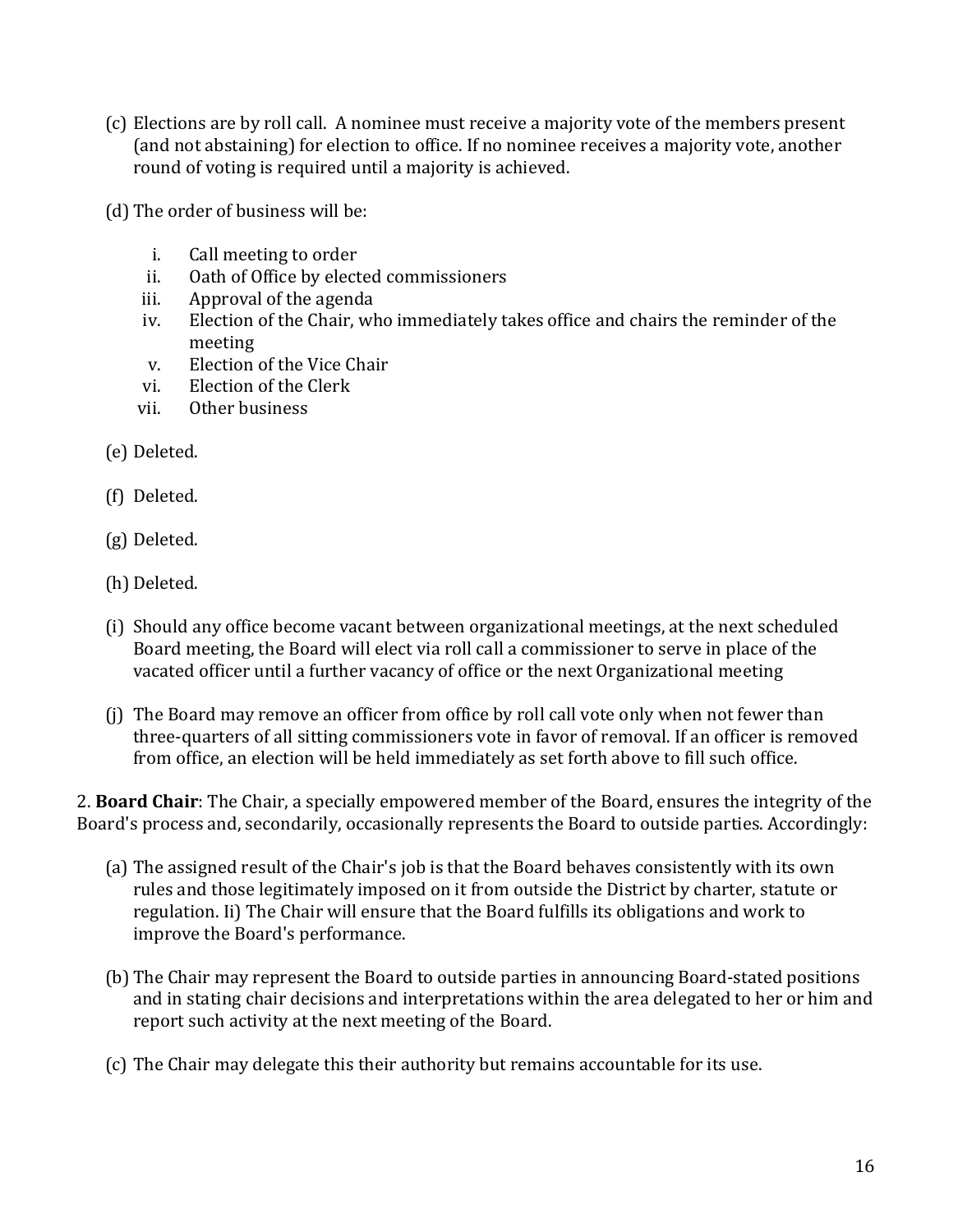- (d) The Chair has no authority to make decisions about policies created by the Board within Ends and Executive Limitations policy areas. Therefore, the Chair has no authority to supervise or direct the Superintendent.
- (e) The Chair is empowered to chair Board meetings with all the commonly accepted powers of that position, such as ruling and recognizing.

i. Meeting discussion content will consist solely of issues that clearly belong to the Board to decide or to monitor according to Board policy.

ii. Information that is neither for monitoring performance nor Board decisions will be avoided or minimized and always noted as such.

iii. Deliberation will be fair, open, and thorough but also timely, orderly, and kept to the point.

3. **Vice Chair**: The Vice Chair shall perform the duties of the Chairperson should the Chair be unavailable, or as otherwise delegated by the Chairperson.

- (a) The Chair shall be recognized as unavailable when physically outside of the State or otherwise temporarily unable to take up the issue at hand.
- (b) In case of the resignation or death of the Chairperson, the Vice Chair shall perform such duties as are imposed on the Chairperson until such time as the Board shall select a new Chairperson

4. **Clerk**: The Clerk shall keep a written record of the proceedings of the Board and publish them according to statute. The Clerk may delegate some or all of their delegable responsibilities to staff who are not Board members, but the Clerk remains accountable for the records to be kept and published appropriately.

# **Policy Title: 4.5. Board Members' Code of Conduct**

The Board commits itself and its members to ethical and lawful conduct, including proper use of authority and appropriate decorum when acting as Board members.

- 1. Members must demonstrate loyalty to the District, unconflicted by loyalties to staff, outside organizations, or any personal interests as Parents or Guardians.
- 2. In order to comply with the obligations thus imposed, the Board and its members will adhere to the following standards:
	- a. Board members will be familiar with, and adhere to, those provisions of Vermont education law which define School Board powers and govern Board member compensation and public bidding processes.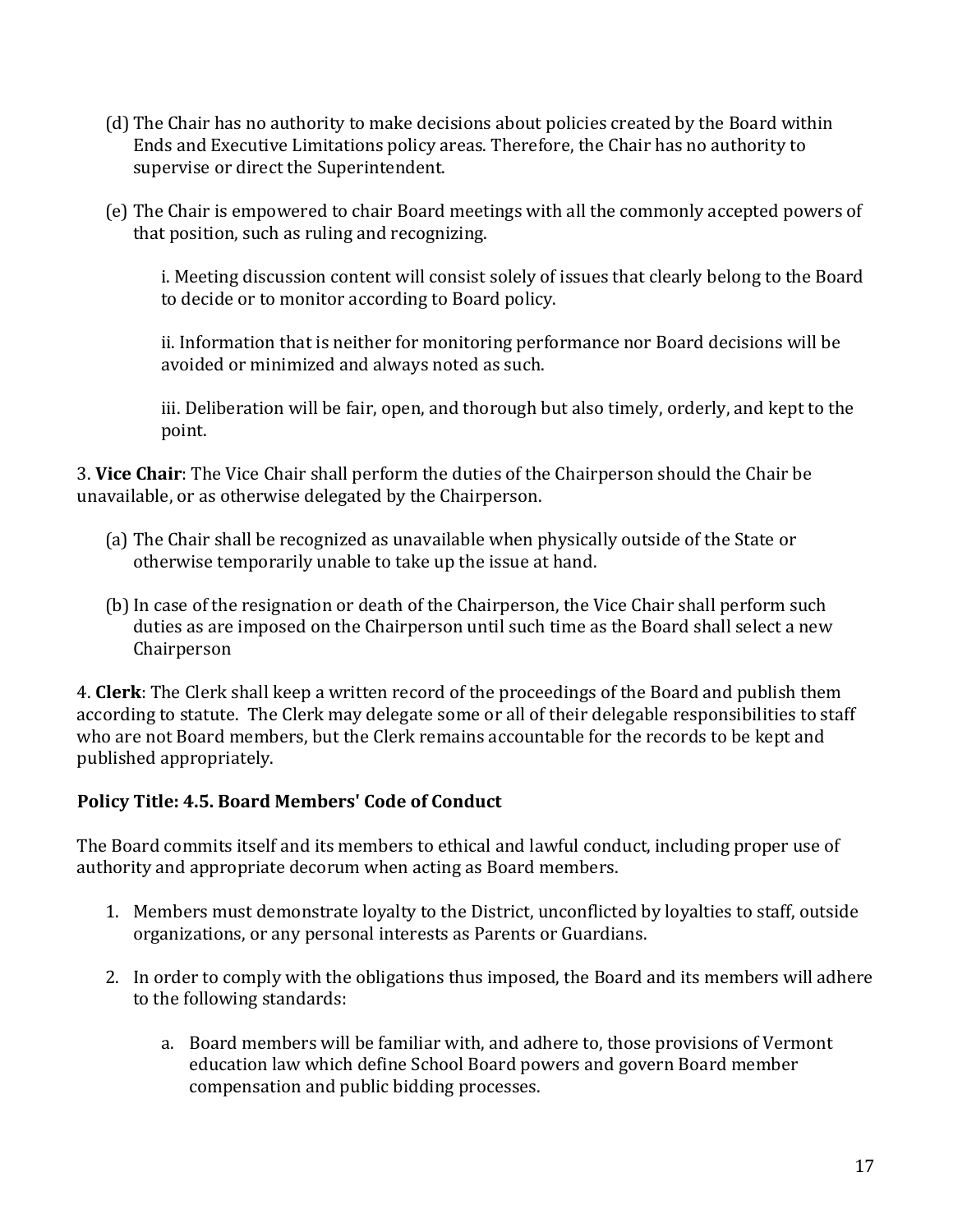- b. A Board member will do nothing intended to leave the impression that his or her position on any issue can be influenced by anything other than a fair presentation of all sides of the question.
- 3. Members will be properly prepared for, attend, and participate fully in all Board meetings and trainings.
- 4. Members will support the legitimacy and authority of the final determination of the Board on any matter, irrespective of the member's personal position on the issue.

### **Policy Title: 4.6. Board Committee Principles**

(Amended 11/13/2018)

Board committees, when used, will be used to help the Board accomplish its work.

Accordingly:

- 1. Deleted.
- 2. In the event that the Board creates a committee, committee expectations and authority will be clearly stated to make sure they do not conflict with authority delegated to the Superintendent
- 3. The committee will not have the power to act for the Board but will make recommendations to the Board. Committee recommendations and reports will become an official part of Board minutes.

#### **Policy Title: 4.7. Governance Investment**

Because good governance is essential to the successful achievement of the District's Ends, the Board will invest in its governance abilities.

- 1. Appropriate funds shall be allocated each year to ensure that at minimum, Board skills, methods, and supports will be sufficient to ensure governing with excellence.
	- a. Training will be used to orient new members, as well as to maintain and increase existing member skills and understandings.
	- b. Outside monitoring assistance will be arranged so that the Board can exercise confidence in its control over District performance. This includes, but is not limited to, financial audits.
	- c. Outreach mechanisms will be used as needed to ensure the Board's ability to listen to the community's viewpoints and values.
- 2. The Board will establish its Board budget for the next fiscal year when budget parameters are established.